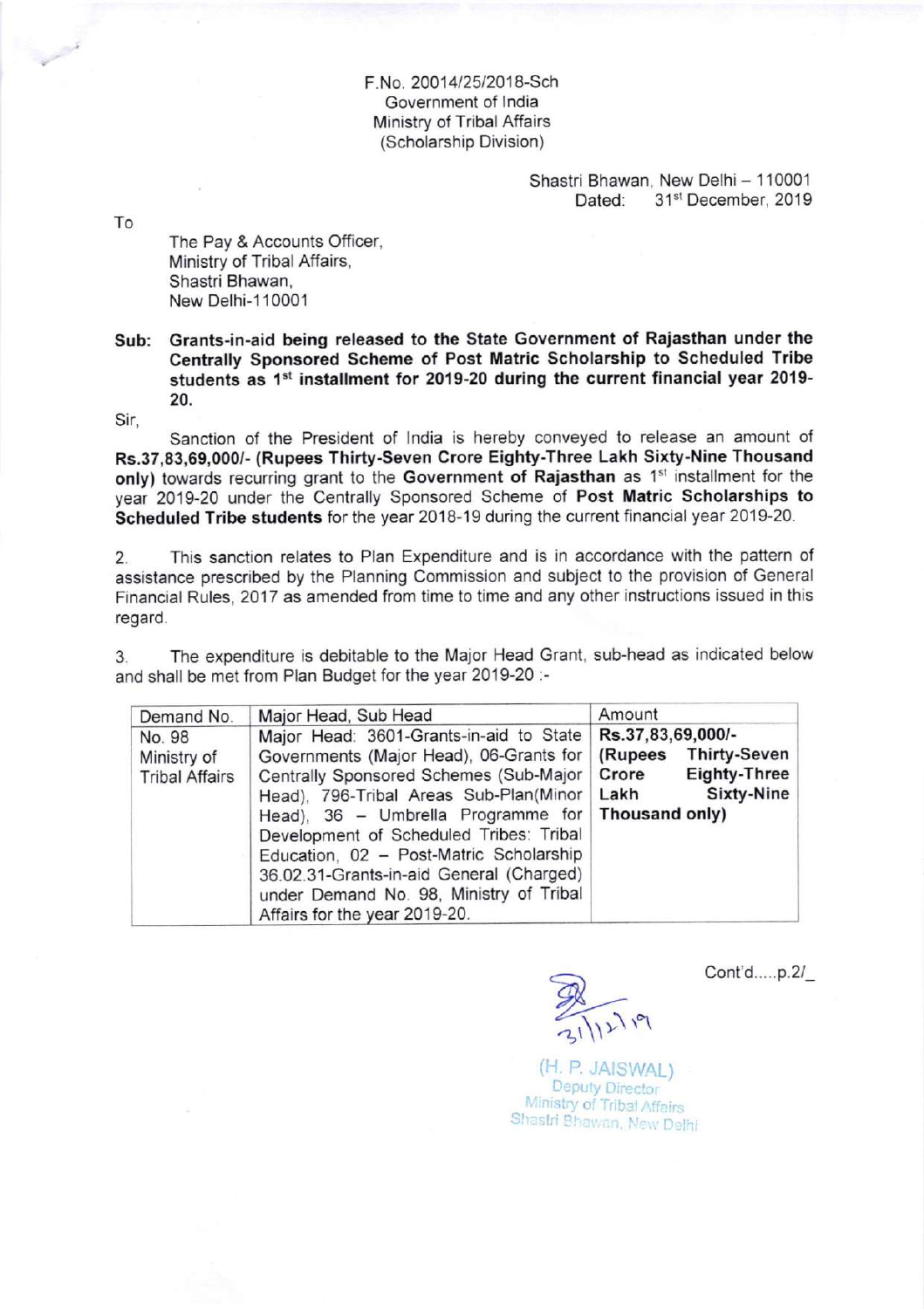4. ll is requested that arrangements may kindly be made to credit this amount to the State Governments in accordance with the procedure laid down in the Ministry of Finance OM No. 2(45)76-Spl.Cell dated 30-8-1976 and as modified vide OM of even number dated 16-09-1976 under intimation to this Ministry.

|                                                                                                    |                              |                         |                     |                           | (Rs.in lakhs)                                                       |
|----------------------------------------------------------------------------------------------------|------------------------------|-------------------------|---------------------|---------------------------|---------------------------------------------------------------------|
| Financial<br>Years                                                                                 | Actual<br><b>Expenditure</b> | State<br>share<br>(25%) | Central Share (75%) | Central share<br>released | Amount to be released                                               |
|                                                                                                    | 2                            |                         |                     | 5                         | 6                                                                   |
| 2019-20                                                                                            | 30896.76                     | 7724.19                 | 23172.57            | Nil                       | 5793.14<br>(25% of Central Share<br>as 1 <sup>st</sup> installment) |
| Less: Unspent balance lying with State                                                             |                              |                         |                     |                           | $(-)233.00$                                                         |
| Total                                                                                              |                              |                         |                     |                           | 5560.14                                                             |
| Amount being released as 1 <sup>st</sup> installment for 2019-20<br>(as per availability of funds) |                              |                         |                     |                           | 3783.69                                                             |
| <b>Balance Amount</b>                                                                              |                              |                         |                     |                           | 1776.45                                                             |

5. The calculation of grants towards  $1<sup>st</sup>$  instalment for year 2019-20 is as follows:-

6. Scholarships are payable to the ST according to the Guidelines of the Scheme. The State Government shall ensure that the Scholarship funds received from the Government of India / Ministry of Tribal Affairs are released directly to the beneficiaries electronically as laid down in Union Ministry of Finance's O.M. No l-1 101 1/58/2013-DBT dated 27.08.2015. A copy of the release order should be sent by email on edu-tribal@nic.in.

7. You are requested to advise RBl, CAS, Nagpur for crediting the above-mentioned amount to the account of Government of Rajasthan in accordance with procedure laid down in the Ministry of Finance's OM No. 2(45)76-Spl.Cell dated 30-8-1976 as modified vide OM of even number dated 16-09-1976.

8. As per Rule 236(1) of GFR-2017, the accounts of the lnstitution / Organization shall be open to inspection by the sanctioning authority and audit, both by the comptroller and Auditor General of lndia under the provision of CAG(DPC) Act 1971 and lnternal audit by the principal accounts office of the Ministry or Department, whenever the institution or organization is called upon to do so.

9. No utilization certificate is due for rendition.

10 Diversion of funds and deviation from the norms of the scheme shall not be allowed. State Government has no authority to divert the funds for other purpose.

11. This sanction is being issued with the concurrence of lntegrated Finance Division of this Ministry vide their Dy.No.12409/JS&FA/2019 dated 31.12.2019.

12. Certified that this sanction has been noted at  $S.No.3V$  in Register of grants.

Yours faithfully,  $(H.P.)$ aiswa Deputy Director (Sch. ) Email: edu-tribal@nic.in  $\sqrt{2}$ 

Contd.JA3/BWAL)<br>Deputy Director Ministry of Tribal Affairs Shastri Bhawan, New Delhi

**Contract Contract Contract Contract Contract Contract Contract Contract Contract Contract Contract Contract Contract Contract Contract Contract Contract Contract Contract Contract Contract Contract Contract Contract Contr**